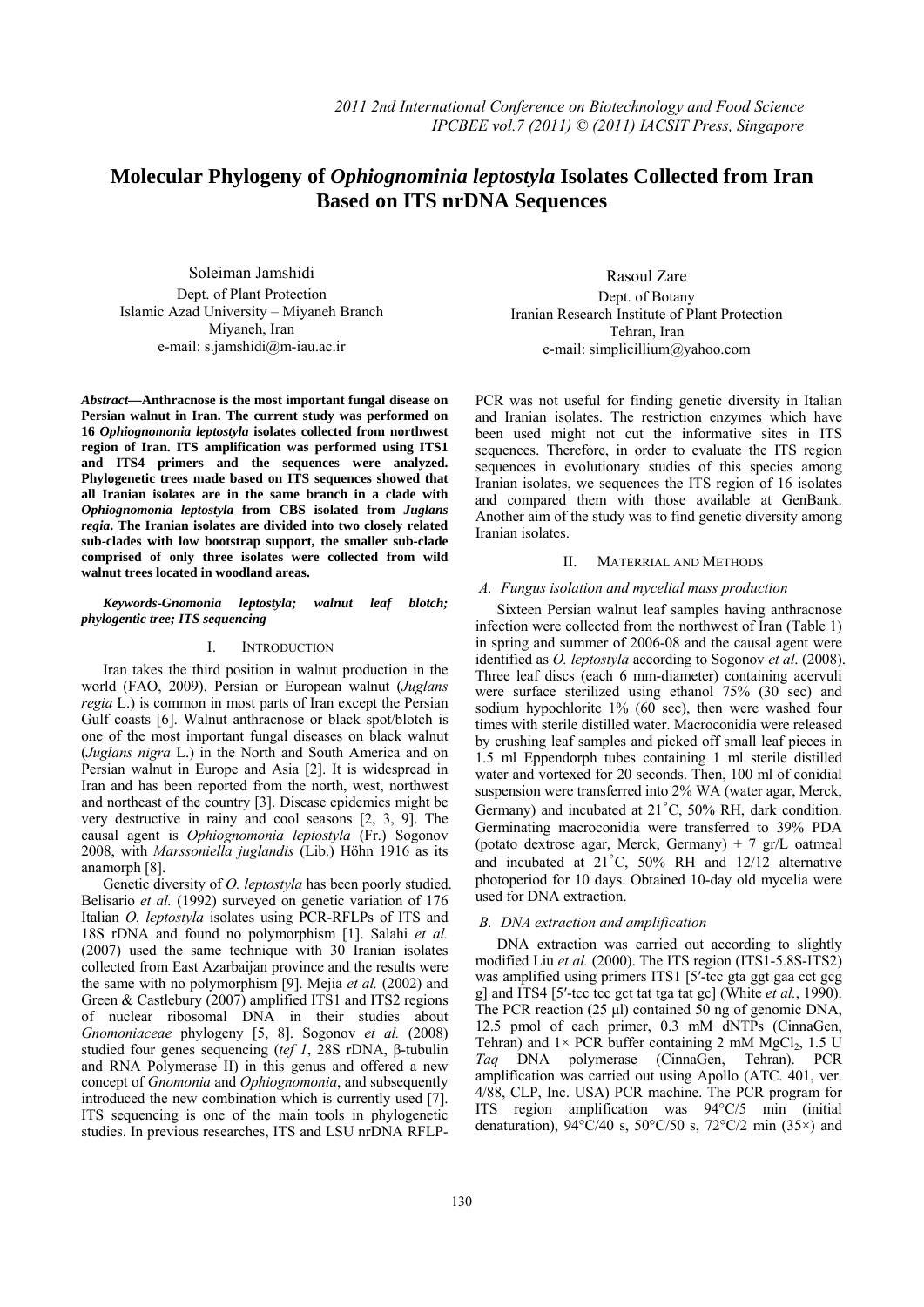72°C/7 min (final extension). The PCR products were purified using a Genomic DNA Purification Kit, K0514, Fermentas). The purified DNA samples were then submitted to a capillary sequencing machine (Eurofins MWG Operon, Ebersburg, Germany).

| Acronym            | <b>Sampling Information</b>            |                    |                 |
|--------------------|----------------------------------------|--------------------|-----------------|
|                    | <b>Location</b> (Province)             | <b>Climate</b>     | <b>Altitude</b> |
| Abs                | Abhar - Shanat (Zanjan)                | semi-arid cold     | $1645^{\rm b}$  |
| Aro                | Ardebil - Oskanlou (Ardebil)           | semi-humid cold    | 1432            |
| Asa                | Abhar - Sharif Abad (Zanjan)           | semi-arid cold     | 1713            |
| Fmn                | Fuman (Gilan)                          | humid moderate     | 50              |
| Ggn                | Goovgan - Taimorlou (EA <sup>a</sup> ) | arid cold          | 1961            |
| Glv                | Gilvan (Gilan)                         | humid moderate     | 493             |
| <b>Ile</b>         | Ilam - Eivan (Ilam)                    | semi-arid moderate | 1645            |
| Mih                | Miynah - Balesin (E.A)                 | arid cold          | 1237            |
| Mij                | Miyaneh - Balojeh (EA)                 | arid cold          | 1503            |
| Mir                | Taleghan - Mir (Tehran)                | humid moderate     | 1752            |
| Mlk                | Malekan (EA)                           | arid cold          | 1294            |
| Mrg                | Maragheh (EA)                          | semi-arid cold     | 1449            |
| Mrs                | Marivan - Seyf (Kurdestan)             | semi-humid cold    | 1563            |
| Msl                | Masouleh (Gilan)                       | humid cold         | 1050            |
| Qza                | Qazvin - Abyek (Qazvin)                | semi-arid cold     | 1366            |
| Shn                | Taleghan -Sohan (Tehran)               | humid moderate     | 1895            |
| a. East Azarbaiian |                                        |                    |                 |

TABLE I. STUDIED ISOLATES

b. in meter

#### *C. Phylogenetic analysis*

The programs EditSeq and SeqMan, parts of the DNA\*Lasergene (DNAstar, Madison, WI, USA) software package, were used to assemble and edit the sequence files. The alignments were initially obtained using the Pairwise Alignment option in GeneDoc (Nicholas and Nicholas, 1997). Sequences of the ITS region were analyzed using MEGA4 (Tamura *et al.,* 2007). The phylogeny was inferred using the Distance (NJ) and Maximum Parsimony (MP) methods. The evolutionary distances were computed using the Maximum Composite Likelihood method (Tamura *et al*., 2004). All positions containing alignment gaps, and missing data were eliminated only in pairwise sequence comparisons (Pairwise deletion option). Relevant sequences from Genbank were included in the analyses.

# III. RESULTS AND DISCUSSION

The ITS region has been amplified and a single band (about 500 bp) was obtained as measured by agarose gel (Fig. 1). Similar ITS sequences were searched in BLAST Genbank and *Gnomonia rostellata* strain CBS 856.79 isolated from

strawberry was found the closest submitted ITS sequence to *O. leptostyla*, thus it was chosen as outgroup.



Figure 1. Electophoresis of ITS-PCR products on 1% agarose gel.

Phylogenetic trees reconstructed based on ITS sequences using parsimony and neighbor-joining methods showed that 13 Iranian isolates are in the same clade with *Ophiognomonia leptostyla* from CBS strains isolated from *Juglans* regia (CBS 110136, CBS 844.79 and CBS 110136). There were two closely related sub-clades with low bootstrap support on Iranian's. These two groups were very similar with only one informative site in ITS sequences. The results of parsimony agreed with those of neighbor-joining (Figs 2 and 3).

Three isolates located on the same sub-clade were isolated from wild walnut trees in woodland area, considering the passible different variety of the species on these plants. It will be useful to use other gene sequences, such as *tef* and β-tubulin, to investigate the relationship of the three isolates from wild walnuts.

# **ACKNOWLEDGMENT**

Special thanks to Dr. H.R. Zamanizadeh and Dr. S. Rezaee for their kind support. We are also grateful to Mr. M. Mokhtari and Mr. M. Mianaji for their assistance in Biotechnology Laboratory of IAU – Miyaneh Branch regarding this work.